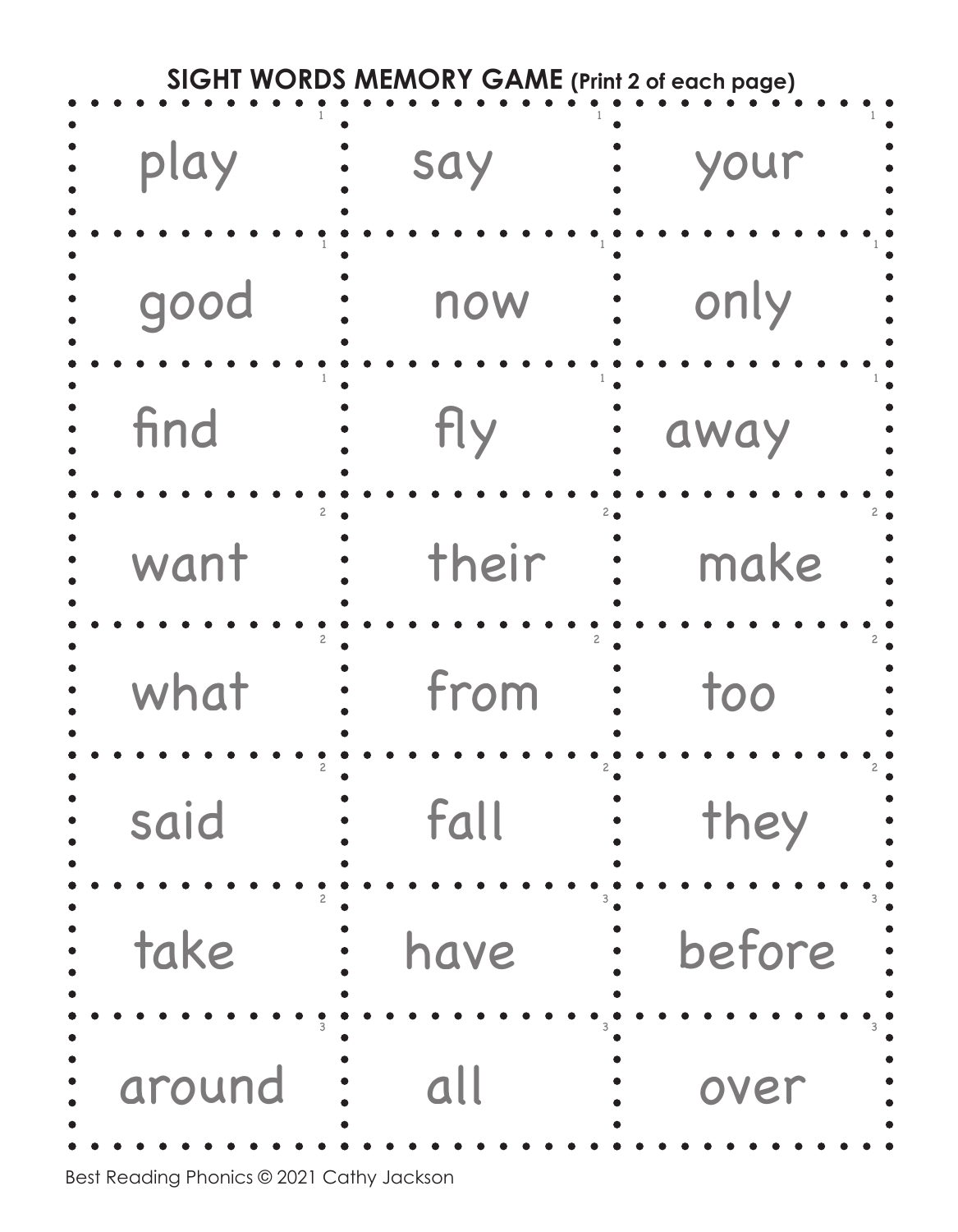| <b>SIGHT WORDS MEMORY GAME (Print 2 of each page)</b> |                             |       |  |
|-------------------------------------------------------|-----------------------------|-------|--|
| some                                                  | thanks                      | soon  |  |
| almost                                                | when                        | was   |  |
| her                                                   | found                       | where |  |
| first                                                 | saw                         | today |  |
| pull                                                  | down                        | off   |  |
| of                                                    | put                         | don't |  |
| one                                                   | new                         | about |  |
|                                                       | together: walking : talking |       |  |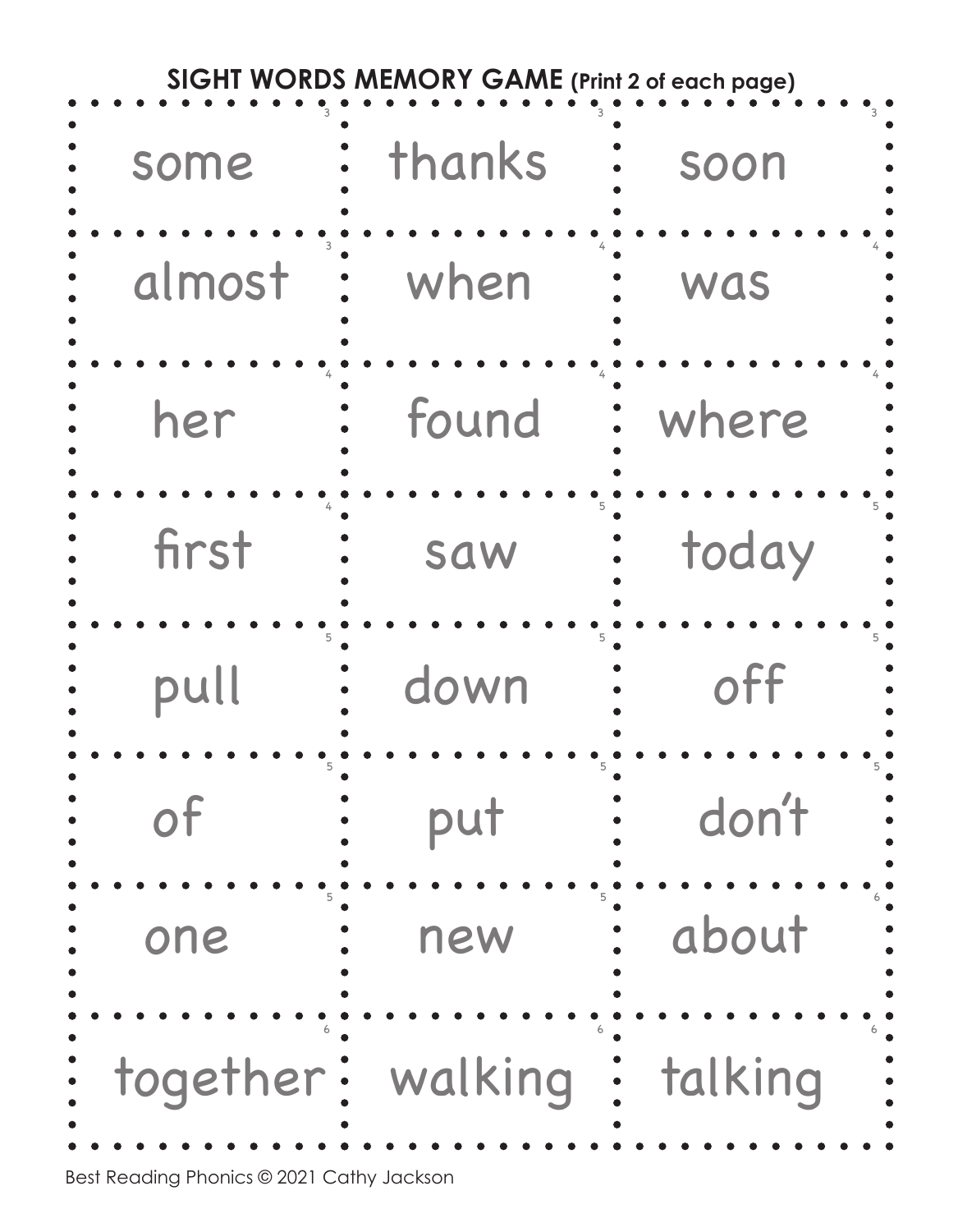| <b>SIGHT WORDS MEMORY GAME (Print 2 of each page)</b> |        |        |  |
|-------------------------------------------------------|--------|--------|--|
| always                                                | after  | three  |  |
| what                                                  | over   | once   |  |
| around                                                | your   | her    |  |
| worry                                                 | gave   | cold   |  |
| never                                                 | open   | were   |  |
| there                                                 | any    | many   |  |
| where                                                 | myself | walked |  |
| own                                                   | one    | air    |  |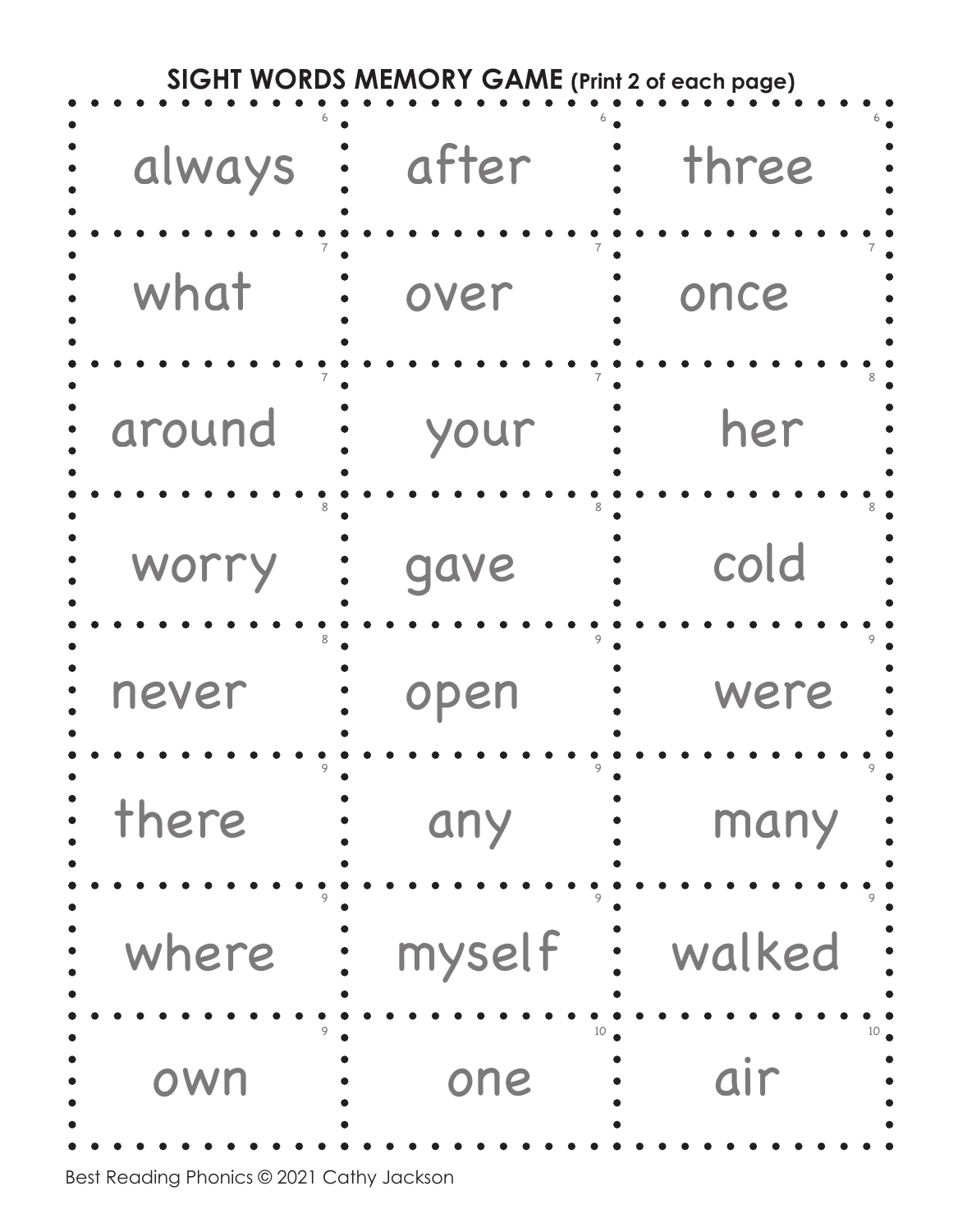| SIGHT WORDS MEMORY GAME (Print 2 of each page) |                         |            |  |
|------------------------------------------------|-------------------------|------------|--|
| after                                          | long                    | found      |  |
| walked                                         | buy                     | should     |  |
| would                                          | could                   | or         |  |
| new                                            | some                    | small      |  |
| $12^{\bullet}$<br>warm                         | because                 | think      |  |
| started                                        | $\ddot{\bullet}$<br>how | 12<br>know |  |
| against : those                                |                         | does       |  |
| goes                                           | again                   | both       |  |